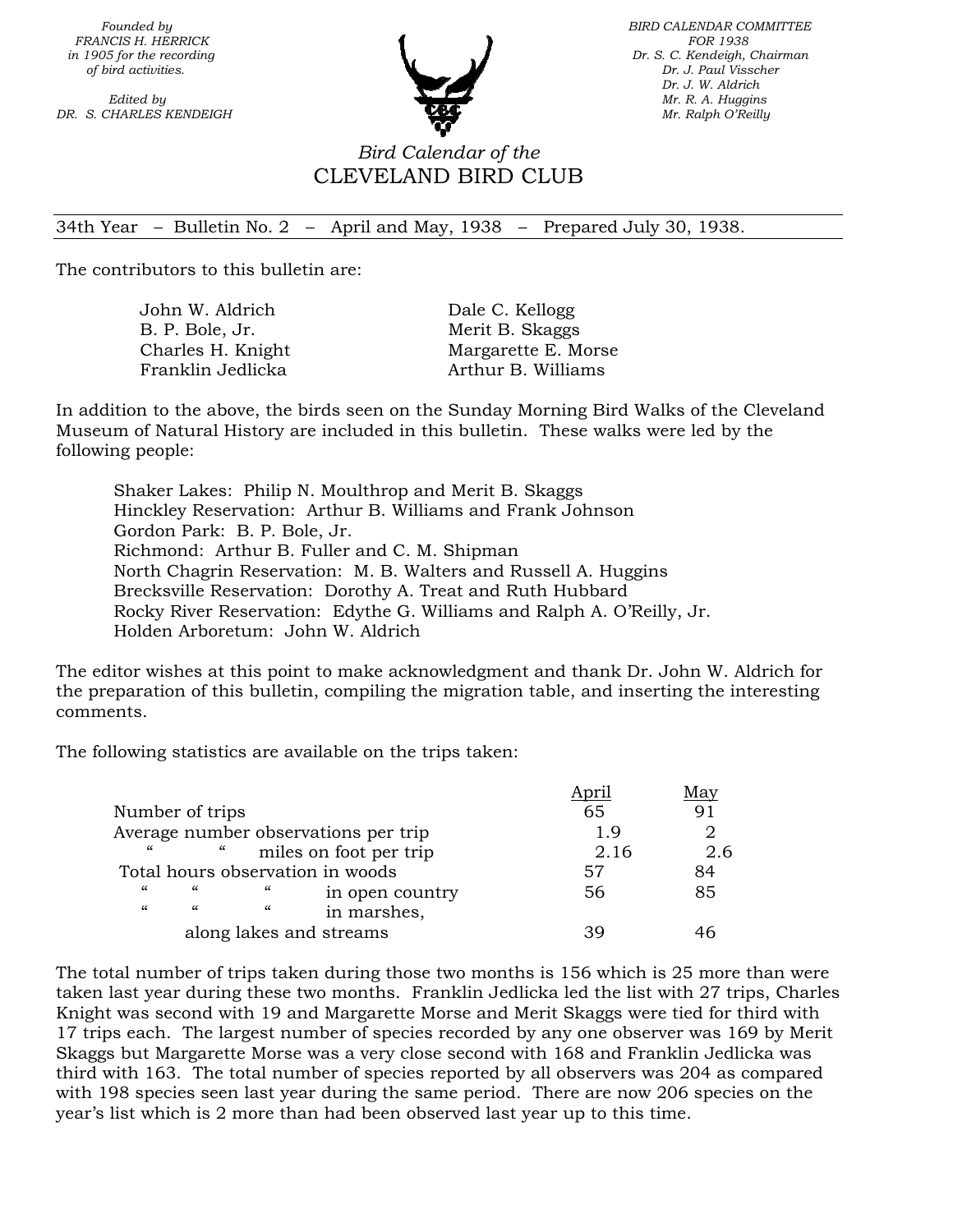An attempt is made this year for the first time in the Calendar to give an average date of arrival for migrant species. This was done by averaging the dates of the first records for the eight years from 1931 to 1938. These are included in the following table:

SPRING MIGRATION TABLE - 1938

|                           |                 | :1st Record :Average Date 1st :Maximum : |                    |                                       |
|---------------------------|-----------------|------------------------------------------|--------------------|---------------------------------------|
| <b>Species</b>            | 1938            | :Record '31-38                           | :Abundance         | Remarks                               |
|                           |                 |                                          | 1938               |                                       |
|                           |                 |                                          |                    |                                       |
| Common Loon               | Apr. 3 (3)      | Apr. 2                                   |                    |                                       |
| Red-throated Loon         | Apr. 10 (1)     |                                          |                    | Also Apr. $20(1)$                     |
|                           |                 |                                          |                    | (probably same                        |
|                           |                 |                                          |                    |                                       |
| Horned Grebe              |                 |                                          |                    | Pa. side Pym. Res.)<br>A few wintered |
|                           | Apr. $3(1)$     | Apr. 7 (5 rec.)                          | Apr. 23            |                                       |
| Pied-billed Grebe         | Mar. 21 (2)     | Mar. 22                                  | Apr. 17            | 1 winter record                       |
| Great Blue Heron          | Mar. 13 (2)     | Mar. 24                                  |                    |                                       |
| Green Heron               | Apr. 17(1)      | Apr. 24                                  |                    |                                       |
| Black-crowned Night Heron | Apr. $2(1)$     | Apr. 17 (5 rec.)                         |                    |                                       |
| American Bittern          | Apr. 3 (2)      | Apr. 14 (6 rec.)                         |                    |                                       |
| Least Bittern             | May 1           | May $11$                                 |                    |                                       |
| Whistling Swan            | Apr. 10 (1)     | Mar. 30 (5 rec.)                         |                    |                                       |
| Canada Goose              | Apr. 3 (200)    | Mar. 11                                  |                    |                                       |
| Mallard                   | Mar. $4(2)$     | Mar. 12                                  | Mar. $13 - Apr. 3$ |                                       |
| <b>Black Duck</b>         | Mar. 8 (2)      | Mar. 12 (6 rec.)                         |                    | Mar. 13-27 A few wintered             |
| Gadwall                   | Mar. 13 (6)     | Mar. 26 (7 rec.)                         |                    |                                       |
| Baldpate                  | Mar. 13 (4)     | Mar. 16                                  | Mar. 19-27         |                                       |
| Pintail                   | Feb. 13 (6)     | Mar. 19 (7 rec.)                         | Mar. 19            | A few wintered                        |
| Green-winged Teal         | Mar. $6(1)$     | Mar. 17                                  |                    |                                       |
| Blue-winged Teal          | Apr. 3 (24)     | Mar. 30                                  |                    |                                       |
| Shoveller                 | Mar. 13 (9)     | Mar. 25 (7 rec.)                         |                    |                                       |
| Wood Duck                 | Mar. 20 (4)     | Apr. 5 (7 rec.)                          |                    |                                       |
| Redhead                   | Mar. 19 (9)     | Mar. 12 (6 rec.)                         |                    |                                       |
| Ring-necked Duck          | Mar. 12 (2)     | Mar. 15                                  | Mar. 13 – Apr. 16  |                                       |
| Canvasback                | Mar. 13 (3)     | Mar. 13 (7 rec.)                         |                    |                                       |
| Lesser Scaup              |                 | Common winter resident                   |                    | Last record May 22 (30)               |
| American Golden-eye       | Winter resident |                                          |                    | $\epsilon$<br>Apr. 10(2)              |
| <b>Bufflehead</b>         | Mar. 13 (7)     | Mar. 22                                  | Mar. 19 (106)      |                                       |
| Old Squaw                 | Mar. $6(1)$     |                                          |                    | Also Mar. 27 (1)                      |
| Ruddy Duck                | Mar. 19 (9)     | Apr. 5 (7 rec.)                          | Apr. 3 (20)        |                                       |
| Hooded Merganser          | Mar. 13 (9)     | Mar. 17 (7 rec.)                         |                    | A few wintered                        |
| American Merganser        |                 | Common winter resident                   |                    | Last record Apr. $10(7)$              |
| Red-breasted Merganser    | Winter resident |                                          |                    | Last record May 28 $(20)$             |
| Turkey Vulture            | Mar. $13(1)$    | Mar. 15                                  | May $8-22$         |                                       |
| Sharp-shinned Hawk        | Apr. 16 (1)     |                                          |                    | 1 winter record                       |
| Red-tailed Hawk           | Mar. 13 (1)     |                                          |                    | 1 winter record                       |
| Red-shouldered Hawk       | Mar. 13 (1)     |                                          | Mar. 19 (8)        | 1 winter record                       |
| Broad-winged Hawk         | Mar. $27(1)$    |                                          |                    | 1 winter record                       |
| Rough-legged Hawk         | Apr. 16(1)      |                                          |                    | Also May $1(1)$                       |
| <b>Bald Eagle</b>         | Apr. 10(2)      |                                          |                    |                                       |
| Marsh Hawk                | Mar. $8(1)$     | Mar. 2 (7 rec.)                          |                    | A few wintered                        |
| Osprey                    | May $1(1)$      | Apr. 23 (7 rec.)                         |                    | Also May 22 & 28                      |
| King Rail                 | May $(1)$       | May 12 (6 rec.)                          |                    |                                       |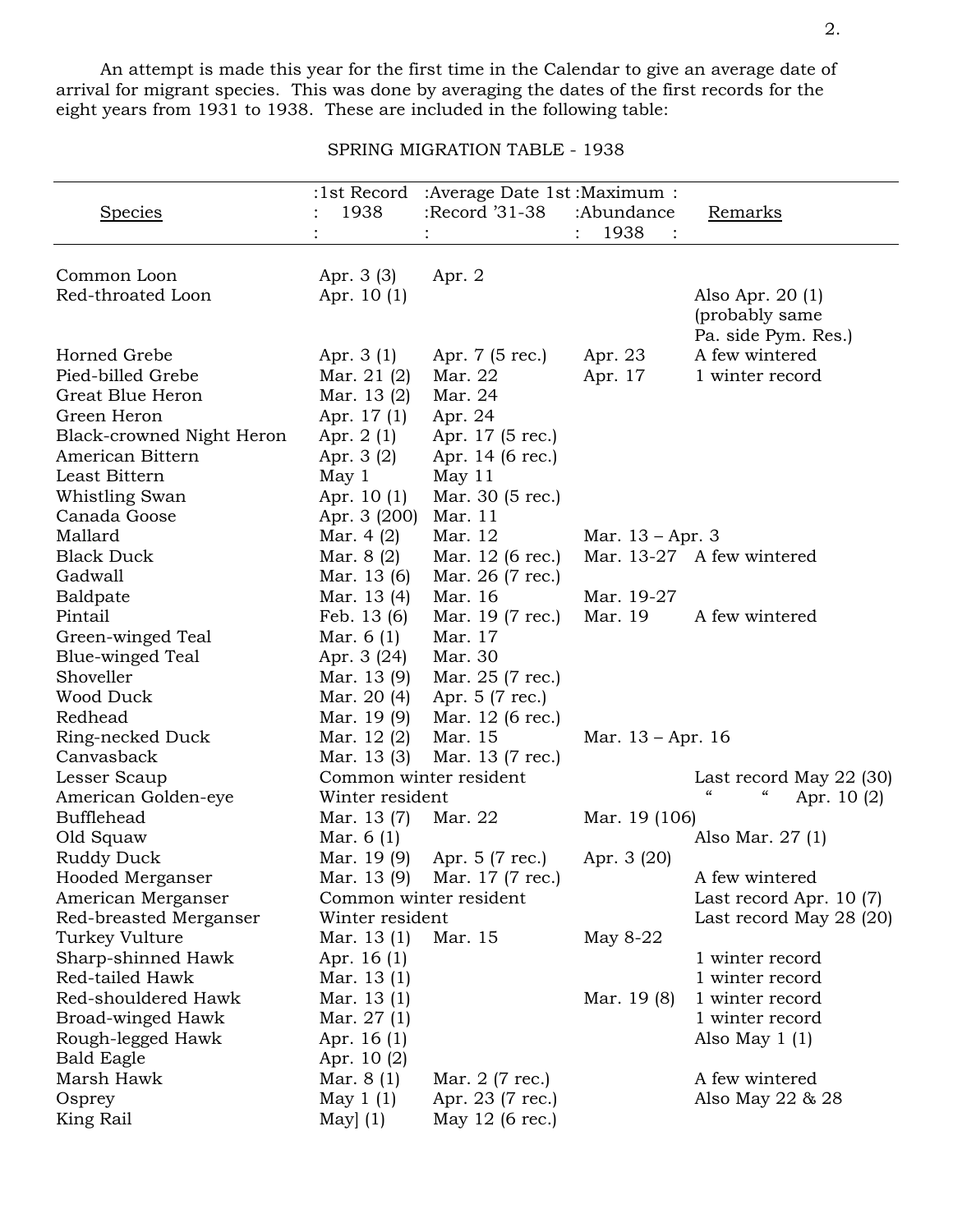|                                        |                                       |                                |                       | 3.                                         |
|----------------------------------------|---------------------------------------|--------------------------------|-----------------------|--------------------------------------------|
|                                        | :1st Record                           | : Average Date 1st: Maximum:   |                       |                                            |
| Species                                | 1938                                  | :Record '31-38                 | :Ab'd'ce '38:         | Remarks                                    |
| Virginia Rail                          | Apr. 12 (1)                           | May <sub>1</sub>               |                       |                                            |
| Sora                                   | Apr. $21(1)$                          | Apr. 30                        |                       |                                            |
| Florida Gallinule                      | Apr. 23 (6)                           | Apr. 30                        | May 14 (27)           |                                            |
| Coot                                   |                                       | Mar. 19 (250) Mar. 21 (7 rec.) | Mar. $19 - Apr. 10$   |                                            |
| Piping Plover                          | Apr. 17                               | May 10 (7 rec.)                |                       |                                            |
| Semipalmated Plover                    | May <sub>1</sub>                      | May $10$                       |                       |                                            |
| Killdeer                               | Mar. 4 (4)                            | Mar. 4                         |                       | Also Feb. 13 (1)                           |
| Woodcock                               | Mar. 13                               | Mar. 26 (7 rec.)               |                       |                                            |
| Wilson Snipe                           | Apr. 9 (5)                            | Mar. 30 (7 rec.)               | Apr. 9-27             |                                            |
| <b>Upland Plover</b>                   | Apr. 25 (2)                           | Apr. 19 (7 rec.)               |                       |                                            |
| Spotted Sandpiper                      | Apr. 17 (5)                           | Apr. 26                        | May 7-17              |                                            |
| Solitary Sandpiper                     | Apr. $24(1)$                          | Apr. 27                        | May 7-15              |                                            |
| Greater Yellowlegs                     | Mar. 21 (3)                           | Apr. 3                         |                       |                                            |
| Lesser Yellowlegs                      | Mar. 21 (45) Apr. 15                  |                                |                       |                                            |
| Pectoral Sandpiper                     | Apr. $1(1)$                           | Apr. 9                         |                       |                                            |
| Least Sandpiper                        | May 14 (10)                           | May 7                          |                       |                                            |
| Red-backed Sandpiper                   | May $5(2)$                            | May 9 (7 rec.)                 |                       |                                            |
| Semipalmated Sandpiper                 | May 14 $(1)$                          | May 10 (7 rec.)                |                       |                                            |
| Sanderling<br><b>Black-backed Gull</b> | May 14 $(2)$                          | May 17 (5 rec.)                |                       | Only record                                |
| Herring Gull                           | Apr. 10 (1)<br>Common winter resident |                                |                       | Last seen May $29(10)$                     |
| Ring-billed Gull                       | Common winter resident                |                                |                       | Last seen May $29(50)$                     |
| Bonaparte Gull                         |                                       | Mar. 27 (150) Mar. 29 (5 rec.) |                       | 1 Winter record                            |
| Common Tern                            | Apr. 17 (1)                           | Apr. 24                        | May 22 (30)           |                                            |
| Caspian Tern                           | May $1(3)$                            | May $2$                        |                       | Also May $2(1)$                            |
| <b>Black Tern</b>                      | May 14 (18)                           | May 7                          |                       |                                            |
| Mourning Dove                          | Mar. 12 (2)                           | Mar. 7                         | Apr. 12-24            | A few wintered                             |
| Yellow-billed Cuckoo                   | May $7(3)$                            | May $16$                       |                       |                                            |
| <b>Black-billed Cuckoo</b>             | May $9(1)$                            | May 13                         | May 22 (55)           |                                            |
| Short-eared Owl                        | Mar. 12(1)                            |                                |                       | Also May 11 & 14                           |
| Saw-whet Owl                           | Mar. 15 (1)                           |                                |                       | Also Mar. 24 (1)                           |
| Whip-poor-will                         | Mary 19                               | May $2$                        |                       | Also May $30(1)$                           |
| Nighthawk                              | May $7(1)$                            | May 9                          |                       |                                            |
| Chimney Swift                          | Apr. 18 (5)                           | Apr. 22                        |                       |                                            |
| Ruby-throated Hummingbird              | May 8                                 | May 11                         |                       |                                            |
| Belted Kingfisher                      | Mar. 13 (2)                           | Mar. 18                        | Apr. 17-24            | 1 winter record                            |
| Flicker                                | Mar. 10 (5)                           | Mar. 12                        |                       |                                            |
| Red-headed Woodpecker                  | Apr. 17 (1)                           | Apr. 18                        |                       | A few wintered                             |
| Yellow-bellied Sapsucker               | Mar. 30 (1)                           | Mar. 26                        | Apr. 13-24            |                                            |
| Kingbird                               | Apr. 24 (2)                           | May 2                          | May 21-25             |                                            |
| Crested Flycatcher                     | Apr. 17 (1)                           | Apr. 30                        | May 8 (11)            |                                            |
| Phoebe                                 | Mar. 13 (2)                           | Mar. 22                        |                       |                                            |
| Yellow-bellied Flycatcher              | May 16 (2)                            | May 17                         | May 20 (19) & 29 (26) |                                            |
| Acadian Flycatcher                     | May $15(2)$                           | May 9                          |                       |                                            |
| Alder Flycatcher                       | May $9(2)$                            | May $14$                       |                       |                                            |
| Least Flycatcher                       | May $3(1)$                            | May <sub>3</sub>               | May 19-22             |                                            |
| Wood Pewee                             | May $4(1)$                            | May 11                         | May 22 (14)           |                                            |
| <b>Tree Swallow</b>                    | Apr. 3 (6)                            | Apr. 7 (7 rec.)                | Apr. 17 (20)          |                                            |
| <b>Bank Swallow</b>                    | Apr. 17 (5)                           | Apr. 21                        | May 8 (22)            |                                            |
| Rough-winged Swallow                   | Mar. 30 (12)                          | Apr. 18                        |                       |                                            |
| <b>Barn Swallow</b>                    | Apr. 16 (3)                           | Apr. 16                        |                       |                                            |
| <b>Cliff Swallow</b>                   | May 14 (5)                            | May 7                          |                       | Colony at So. Euclid<br>$\epsilon\epsilon$ |
|                                        |                                       |                                |                       | Solon                                      |
| Purple Martin<br>Crow                  | Apr. 3 (3)<br>Feb. $11(6)$            | Apr. 3<br>Feb. 17              | Mar. 12-27            | A few wintered                             |
|                                        |                                       |                                |                       |                                            |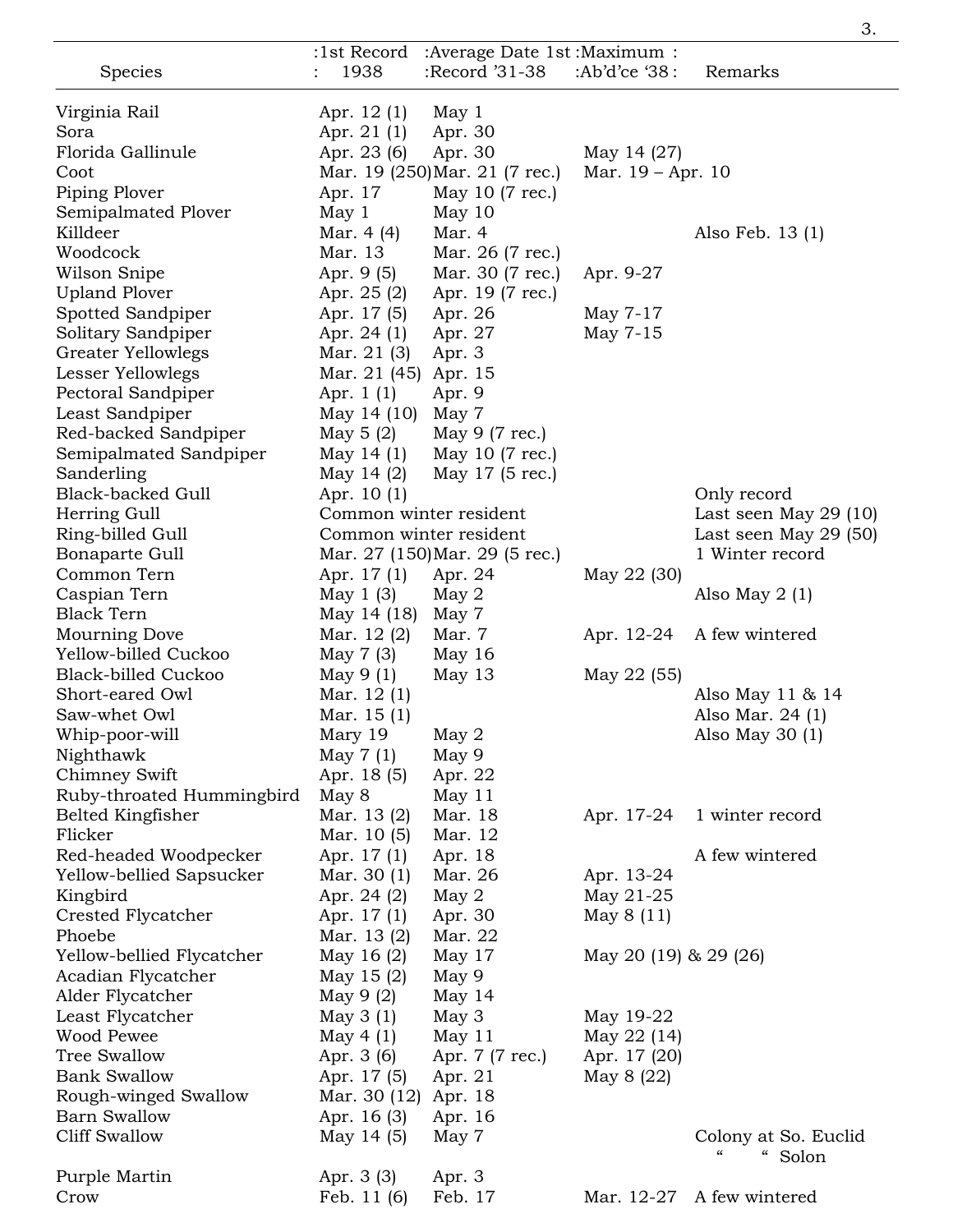|                                    |                  |                                  |                 | 4.                                             |
|------------------------------------|------------------|----------------------------------|-----------------|------------------------------------------------|
|                                    | :1st Record      | :Average Date 1st: Max. Ab'd'ce: |                 |                                                |
| Species                            | 1938             | :Record '31-38                   | 1938<br>÷       | Remarks                                        |
|                                    |                  |                                  |                 |                                                |
|                                    |                  |                                  |                 | 2 pairs nested                                 |
| Red-breasted Nuthatch              |                  | Common winter resident           |                 | Little Mt. (Bole)                              |
| <b>Brown Creeper</b>               | Mar. 12          |                                  | Apr. 13-17      | A few wintered                                 |
| House Wren                         | Apr. 16(1)       | Apr. 23                          |                 |                                                |
| Winter Wren                        | Mar. 20 (1)      |                                  |                 | Did not winter '38<br>$\epsilon$<br>$\epsilon$ |
| Carolina Wren                      | Apr. 17 (1)      |                                  |                 |                                                |
| Long-billed Marsh Wren             | Apr. 24 (2)      | May $2$                          |                 |                                                |
| Short-billed Marsh Wren            | May $15$         | May 18                           |                 |                                                |
| Catbird                            | Apr. 13(2)       | Apr. 28                          |                 |                                                |
| <b>Brown Thrasher</b>              | Apr. $2(1)$      | Apr. 15                          |                 |                                                |
| Robin                              | Feb. 11 (15)     | Feb. 19                          |                 | Mar. $19(250)1$ winter record                  |
| Wood Thrush                        | May 4 $(2)$      | Apr. 25                          |                 |                                                |
| Hermit Thrush                      | Mar. $27(1)$     | Mar. 25                          | Apr. 13-24      | 2 winter records                               |
| Olive-backed Thrush                | Apr. 17 (1)      | Apr. 26                          | May 22 (21)     |                                                |
| Gray-cheeked Thrush                | May $12$         | May 14                           | May 20 (21)     |                                                |
| Veery                              | May 7            | May 5                            | May 12-22       |                                                |
| Bluebird                           | Mar. $5(2)$      | Mar. $1$ (y rec.)                | Mar. 13-27      | A few wintered                                 |
| Blue-gray Gnatcatcher              | Apr. 23 (2)      | Apr. 29                          |                 | Incubating eggs                                |
|                                    |                  |                                  |                 | May $25$                                       |
| Golden-crowned Kinglet             | Mar. $7(1)$      | Mar. 16                          | Mar. 21-25      | 1 winter record                                |
| Ruby-crowned Kinglet               | Apr. 2 (5)       | Apr. 13                          | Apr. 13-24      | Also Mar. 12 (4)                               |
| Pipit                              | Mar. 27 (2)      | Mar. 27 (3 rec.)                 | May $6(20)$     |                                                |
| Migrant Shrike                     | Mar. 13 (1)      | Mar. 26                          |                 |                                                |
| Yellow-throated Vireo              | Apr. 23 (1)      | May 4                            |                 |                                                |
| <b>Blue-headed Vireo</b>           | May 8            | May 5                            |                 |                                                |
| Red-eyed Vireo                     | Apr. 30 (2)      | May 8                            |                 |                                                |
| Philadelphia Vireo                 | Apr. 30 (2)      | May 14                           |                 |                                                |
| Warbling Vireo                     | Apr. 27 (1)      | May 3                            | May 8-21        |                                                |
| Black and white Warbler            | Apr. 28 (1)      | Apr. 29                          | May 9 (23)      |                                                |
| Worm-eating Warbler                | Apr. 28 (1)      |                                  |                 | Also May $3(1)$                                |
|                                    |                  |                                  |                 | (Only other record $5/30/31$ )                 |
| Golden-winged Warbler              | May 4 $(1)$      | May $9(4 \text{ rec.})$          |                 | Only 1 record 1938                             |
| Blue-winged Warbler                | May $1(1)$       | May $3$                          |                 |                                                |
| Tennessee Warbler                  | May 9 (12)       | May 8                            | May 9 & 22      |                                                |
| Orange-crowned Warbler             | May 7 (2)        | May 12 (6 rec.)                  | May 29 (7)      |                                                |
| Nashville Warbler                  | Apr. 30 (2)      |                                  |                 |                                                |
| Parula Warbler                     |                  | May 3                            | May 22 (15)     |                                                |
| Yellow Warbler                     | May 19 (4)       | May $11$                         | May 7-15        | (Also May 20 (1) & 22 (2)                      |
|                                    | Apr. $21(1)$     | Apr. 27                          |                 |                                                |
| Magnolia Warbler                   | May $1(4)$       | May 6                            | May 9-22        |                                                |
| Cape May Warbler                   | May 7            | May 4                            | May 9-22        |                                                |
| <b>Black-throated Blue Warbler</b> | May 7 (3)        | May 4                            | May 14-19       |                                                |
| Myrtle Warbler                     | Apr. 15(1)       | Apr. 19                          | Apr. 24 & May 9 |                                                |
| Black-throated Gr. Warbler         | Apr. 13 (1)      | Apr. 27                          | May 9-22        |                                                |
| Cerulean Warbler                   | May <sub>1</sub> | May 4                            |                 |                                                |
| Blackburnian Warbler               | May $1(4)$       | May 4                            | May 9 (116)     |                                                |
| Chestnut-sided Warbler             | May $1(1)$       | May 6                            | May 22 (29)     |                                                |
| Bay-breasted Warbler               | May $8(3)$       | May $12$                         | May 9 & 22      |                                                |
| Black-poll Warbler                 | May 14 $(2)$     | May $12$                         | May 16 (27)     |                                                |
| Pine Warbler                       | May $15(1)$      | May $5(4 \text{ rec.})$          |                 |                                                |
| Prairie Warbler                    | May $1(1)$       |                                  |                 | Also May $22(1)$                               |
| Palm Warbler                       | Apr. 26 (3)      | Apr. 30                          | May 1 (44)      |                                                |
| Ovenbird                           | Apr. 24 (1)      | Apr. 27                          |                 |                                                |
| Grinnell Water-thrush              | Apr. 17          | Apr. 26 (6 rec.)                 |                 |                                                |
| Louisiana Water-thrush             | Apr. 12 (1)      | Apr. 16                          |                 |                                                |
| Connecticut Warbler                | May 19 (3)       | May $13$                         |                 | Also May 20 (1), 21 (1) & 29 (1)               |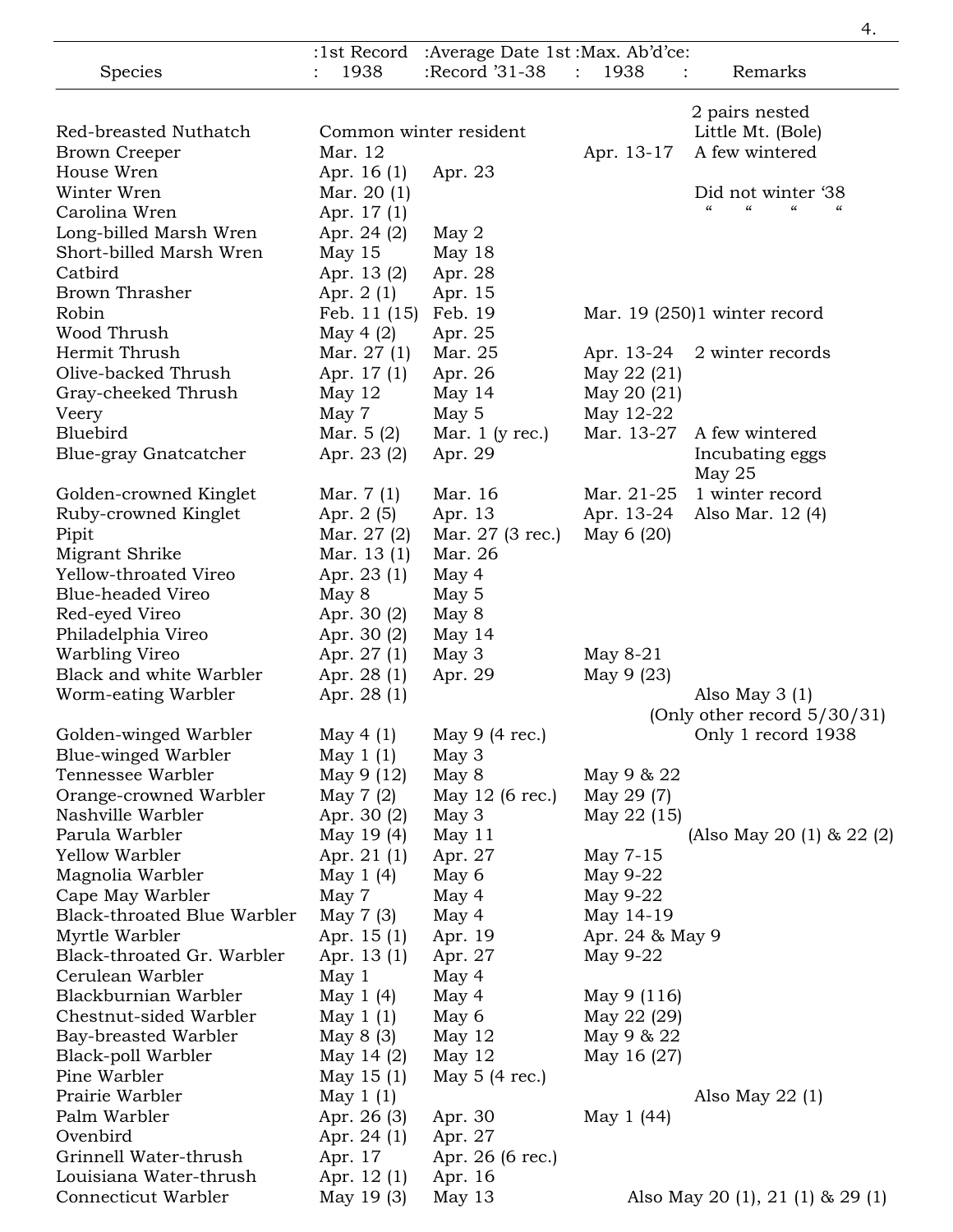|                         | :1st Record         |                          | :Average Date 1st: Maximum Ab'd'ce: |                   |
|-------------------------|---------------------|--------------------------|-------------------------------------|-------------------|
| Species                 | 1938                | :Record '31-38           | $\mathbb{R}^{n+1}$<br>1938          | Remarks           |
| Mourning Warbler        | May 8               | May 13                   |                                     | Also May $29(3)$  |
| Northern Yellow-throat  | May 1 (4)           | May 2                    | May 14 & 15                         |                   |
| Yellow-breasted Chat    | May $2(2)$          | May 9                    |                                     | Nested at Chagrin |
|                         |                     |                          |                                     | Falls (JWA)       |
| Hooded Warbler          | May 8 (4)           | May 6                    |                                     |                   |
| Wilson Warbler          | May 14 (3)          | May $14$                 |                                     |                   |
| Canada Warbler          | May 14 (1)          | May $11$                 | May 21-22                           |                   |
| Redstart                | May $1(4)$          | May 2                    | May 22 (25)                         |                   |
| Bobolink                | May $1(2)$          | May <sub>1</sub>         | May 14-21                           |                   |
| Meadowlark              | Mar. 8 (2)          | Mar. 9                   |                                     |                   |
| Red-winged Blackbird    | Mar. $6(2)$         | Mar. 5                   |                                     | Also Feb. 13 (1)  |
|                         |                     |                          |                                     | & 19(2)           |
| Orchard Oriole          | May $1(1)$          | May $13$                 |                                     | Also May $17(1)$  |
|                         |                     |                          |                                     | & 22(2)           |
| <b>Baltimore Oriole</b> | Apr. 28 (1)         | May 1                    |                                     |                   |
| Rusty Blackbird         | Mar. 20 (20)        | Mar. 11                  |                                     | Also Feb. 12 (20) |
| <b>Bronzed Grackle</b>  | Mar. $8(1)$         | Mar. 2                   | Mar. 19 (975)                       |                   |
| Cowbird                 | Mar. $6(2)$         | Mar. 9                   | Apr. 17 (265)                       |                   |
| Scarlet Tanager         | May $3(1)$          | May 4                    | May 9 (11)                          |                   |
| Rose-breasted Grosbeak  | May $4(1)$          | May 3                    | May 8 (27)                          |                   |
| Indigo Bunting          | May 3 (1)           | May 6                    |                                     |                   |
| Purple Finch            | Mar. 9 (3)          |                          | Apr. 24 (62)                        |                   |
| Redpoll                 |                     | Uncommon Winter Resident |                                     | Last record       |
|                         |                     |                          |                                     | Mar. 12 (45)      |
| Goldfinch               | Mar. 20             | Apr. 2 (6 rec.)          |                                     | A few wintered    |
| Towhee                  | Mar. 20 (4)         | Mar. 20 (5 rec.)         |                                     | No winter rec.    |
| Savannah Sparrow        | Mar. 30 (2)         | Apr. 10                  |                                     |                   |
| Grasshopper Sparrow     | Apr. 13 (1)         | Apr. 20                  |                                     |                   |
| <b>Henslow Sparrow</b>  | Apr. 12 (1)         | Apr. 28                  |                                     |                   |
| Vesper Sparrow          | Mar. $20(1)$        | Mar. 30                  |                                     |                   |
| Junco                   | Winter Resident     |                          | Mar. 21-28                          | A few nested at   |
|                         |                     |                          |                                     | Little Mt. Bole)  |
| Tree Sparrow            |                     | Common winter resident   |                                     | Last record       |
|                         |                     |                          |                                     | May 22 (8)        |
| Chipping Sparrow        | Mar. 28 (1)         | Apr. 5                   |                                     |                   |
| Field Sparrow           | Mar. 19(1)          | Mar. 19                  |                                     |                   |
| White-crowned Sparrow   | Apr. 17 (4)         | Apr. 29                  |                                     |                   |
| White-throated Sparrow  | Apr. $16(1)$        | Apr. 19                  | May 1 (56)                          |                   |
| Fox Sparrow             | Mar. 13 (4)         | Mar. 26                  | Apr. 13 (17)                        |                   |
| Lincoln Sparrow         | May 19 (2)          | May $10$                 |                                     | Also Mar. 30 (2)  |
| Swamp Sparrow           | Mar. 19 (11) Apr. 5 |                          | May 14 (15)                         |                   |
| Song Sparrow            |                     |                          | Apr. 3-17                           | Many wintered     |
| Snow Bunting            |                     | Uncommon winter resident |                                     | Last record       |
|                         |                     |                          |                                     | Feb. 13 (5)       |

The above table shows an unmistakably early migration this year particularly among the early migrants. Species which were recorded ahead of the average numbered 111 while those which arrived just on time or a little after the average date of first record numbered only 46. Of the latter group, a goodly percentage are normally very late migrants such as Lincoln sparrow, Connecticut warbler, Wilson warbler, and Canada warbler. A very early spring followed by a cold spell during the early part of May is very likely responsible for this.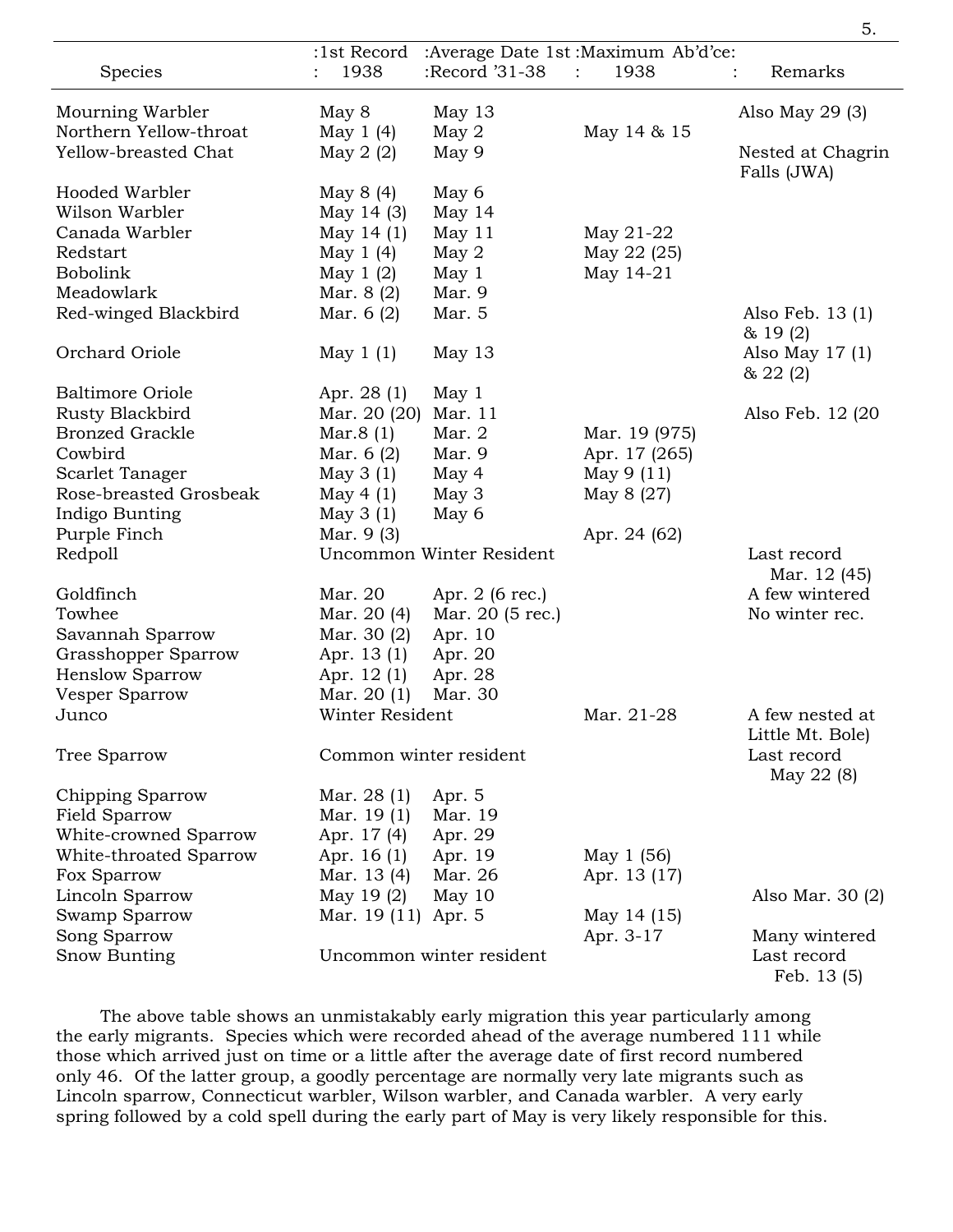In the case of permanent resident species, an attempt is made to show their relative abundance in the winter and spring seasons by comparing the index of abundance for January, February, and March against that of April and May. The index of abundance is the number of individuals observed per hour of time spent in the habitat of the species concerned.

|                         | Index of abundance |                    |  |
|-------------------------|--------------------|--------------------|--|
| <b>Species</b>          | Jan. Feb. Mar.     | Apr. and May       |  |
|                         |                    |                    |  |
| Cooper Hawk             | 0.10               | 0.09               |  |
| Sparrow Hawk            | 0.45               | 0.45               |  |
| Ruffed Grouse           | 0.25               | 0.09               |  |
| Bob-White               | 3.58               | 2.18               |  |
| Ring-necked Pheasant    | 0.72               | 0.35               |  |
| Barn Owl                | No records         | $0.01$ (1 record)  |  |
| Screech Owl             | 0.07               | $0.003$ (1 record) |  |
| Great Horned Owl        | No records         | 0.04               |  |
| Barred Owl              | 0.11               | 0.05               |  |
| Pileated Woodpecker     | 0.10               | 0.14               |  |
| Red-bellied Woodpecker  | 0.21               | 0.17               |  |
| Hairy Woodpecker        | 0.50               | 0.36               |  |
| Downy Woodpecker        | 1.44               | 0.68               |  |
| Horned Lark             | 0.77               | 0.28               |  |
| Blue Jay                | 3.20               | 1.13               |  |
| Black-capped Chickadee  | 3.00               | 2.32               |  |
| Tufted Titmouse         | 2.42               | 1.66               |  |
| White-breasted Nuthatch | 2.04               | 0.87               |  |
| Cedar Waxwing           | 4.58               | 1.91               |  |
| Starling                | 9.33               | 13.09              |  |
| <b>English Sparrow</b>  | 4.30               | 4.21               |  |
| Cardinal                | 1.63               | 2.89               |  |

## Abundance of Permanent Residents – 1938

The very noticeable decrease in frequency of white-breasted nuthatch records in the spring compared with the winter may be due in part to the extreme secretiveness of that species after the beginning of the breeding season in April. On the other hand, the increase of starlings in the spring is very likely due to an influx of migrants of that species.

Merit Skaggs observed that some birds arrived earlier than usual this spring, probably due to the advanced foliage, but the main group of warblers did not come until late (May 19 and 20). These observations are borne out by the migration table. Mrs. Skaggs observed 18 species of warblers, including a mourning and two Connecticuts, in two hours, near Green and Anderson Roads, South Euclid. The same observers heard a yellow-breasted chat singing at about 11 p.m. May 27th, in South Euclid. John Aldrich also had the chat nesting near his house at Chagrin Falls this spring and likewise noted this species singing in the middle of the night.

Members of the staff of the Cleveland Museum of Natural History, as well as Mr. and Mrs. Skaggs, witnessed a most amazing concentration of migrant birds, particularly warblers, on the Museum grounds, on Euclid Avenue near 30th Street, May 18 and 19. On those two days 50 species were observed including such unusual